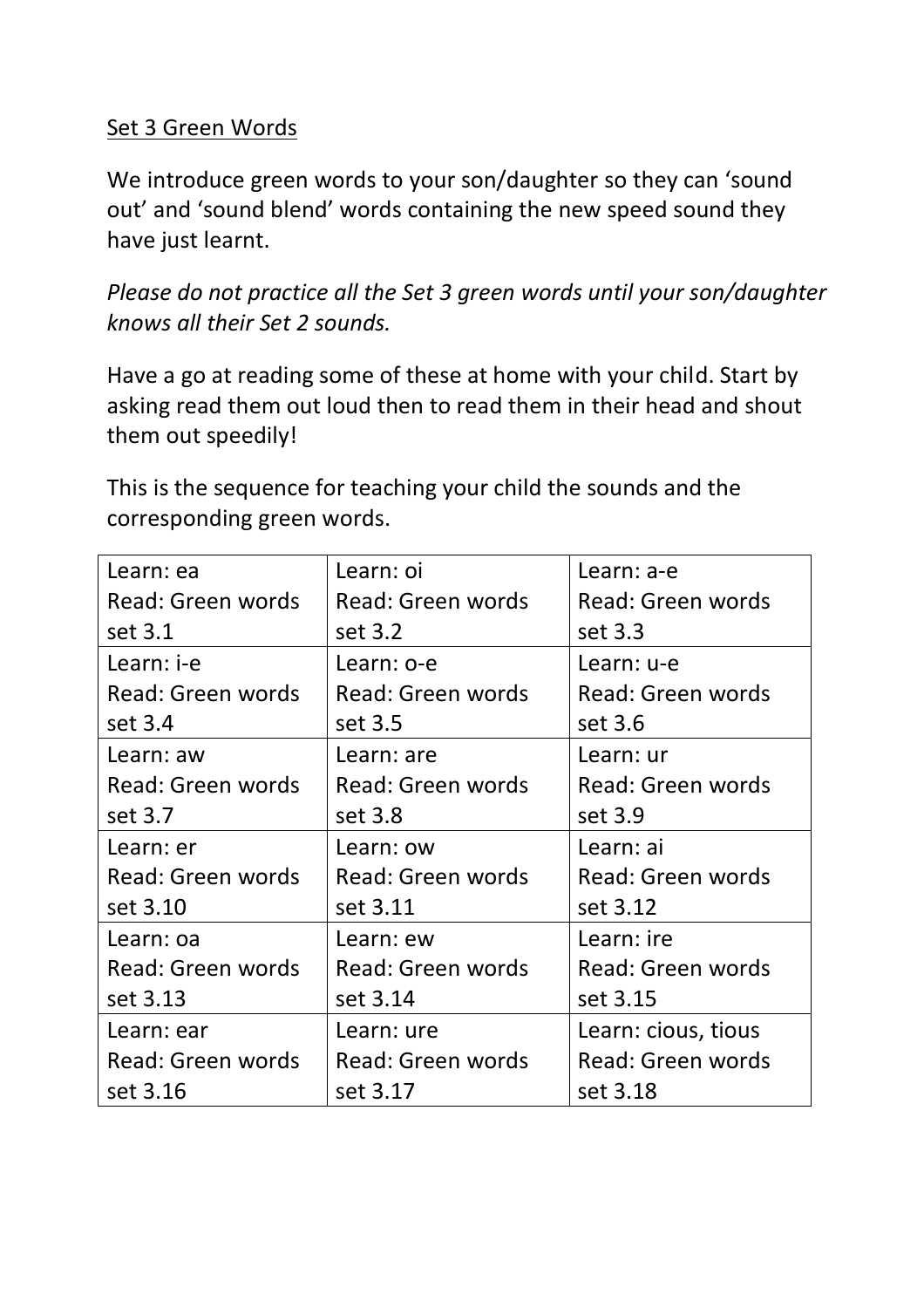| clean       | dream         | <u>seat</u>  |
|-------------|---------------|--------------|
| scream      | <u>please</u> |              |
| 3.2         |               |              |
| <u>join</u> | <u>voice</u>  | coin         |
| 3.3         |               |              |
| make        | cake          | name         |
| same        | late          | date         |
| 3.4         |               |              |
| smile       | white         | nice         |
| like        | time          | hide         |
| 3.5         |               |              |
| home        | nope          | spoke        |
| ņófe        | broke         | <u>phọne</u> |
| 3.6         |               |              |
| rude        | brute         | June         |

 $3.1$ **Contract Contract**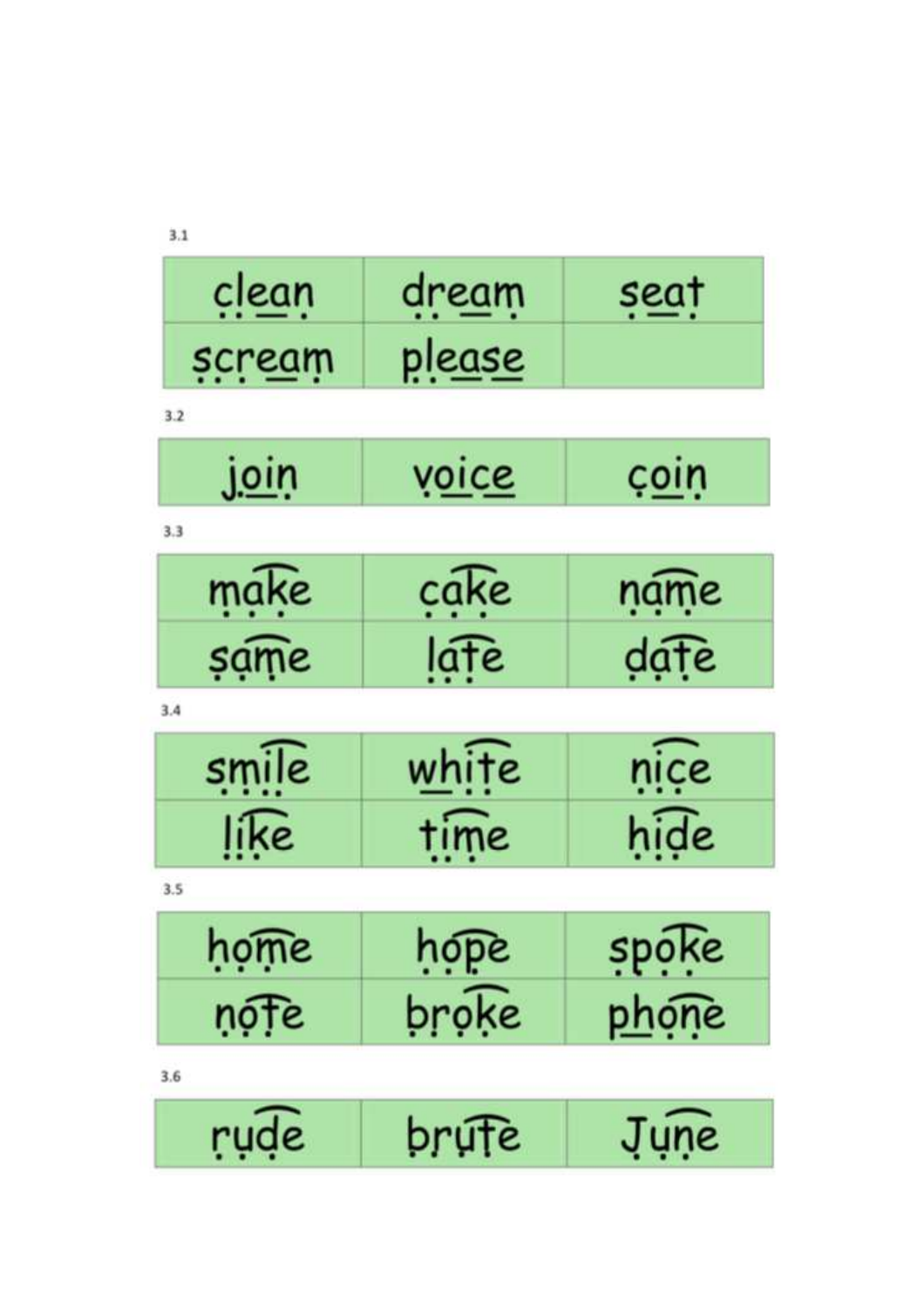| <u>saw</u>    | <u>law</u>    | dawn           |
|---------------|---------------|----------------|
| crawl         | <u>paw</u>    | <u>yawn</u>    |
| 3.8           |               |                |
| <u>share</u>  | <u>dare</u>   | scare          |
| square        | <u>bare</u>   | <u>çare</u>    |
| 3.9           |               |                |
| <u>burn</u>   | <u>turn</u>   | spurt          |
| n <u>urse</u> | <u>purse</u>  | <u>hurt</u>    |
| 3.9           |               |                |
| b <u>urn</u>  | <u>turn</u>   | <u>spurt</u>   |
| n <u>urse</u> | <u>purse</u>  | <u>hurt</u>    |
| 3.10          |               |                |
| never         | <u>better</u> | <u>weather</u> |
| after         | <u>proper</u> | c <u>orner</u> |

 $3.7$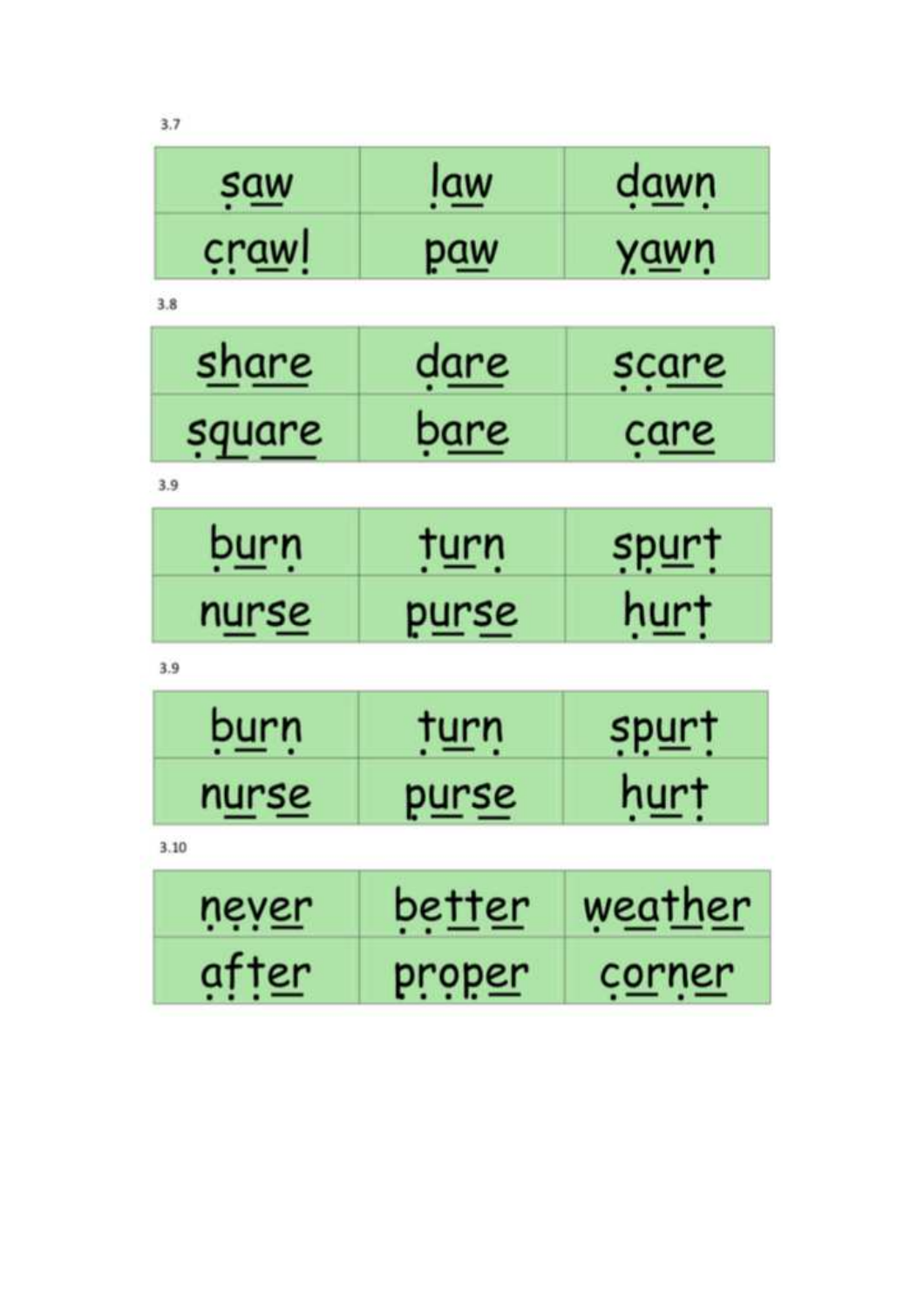$3.11$ 

| how | down | prown |
|-----|------|-------|
| cow | town | now   |

 $3.12$ 

| naid | train | <b>paint</b> |
|------|-------|--------------|
| rain |       |              |

 $3.13$ 

| anat           | pogt  | road              |
|----------------|-------|-------------------|
| <b>TAPOGIT</b> | togst | C <sub>0</sub> AT |

 $3.14$ 

| chew | new  | blew        |
|------|------|-------------|
| flew | drew | <u>grew</u> |

 $3.15$ 

| <u>fire</u> | <u>hire</u> | wire     |
|-------------|-------------|----------|
| bonfire     | inspire     | conspire |